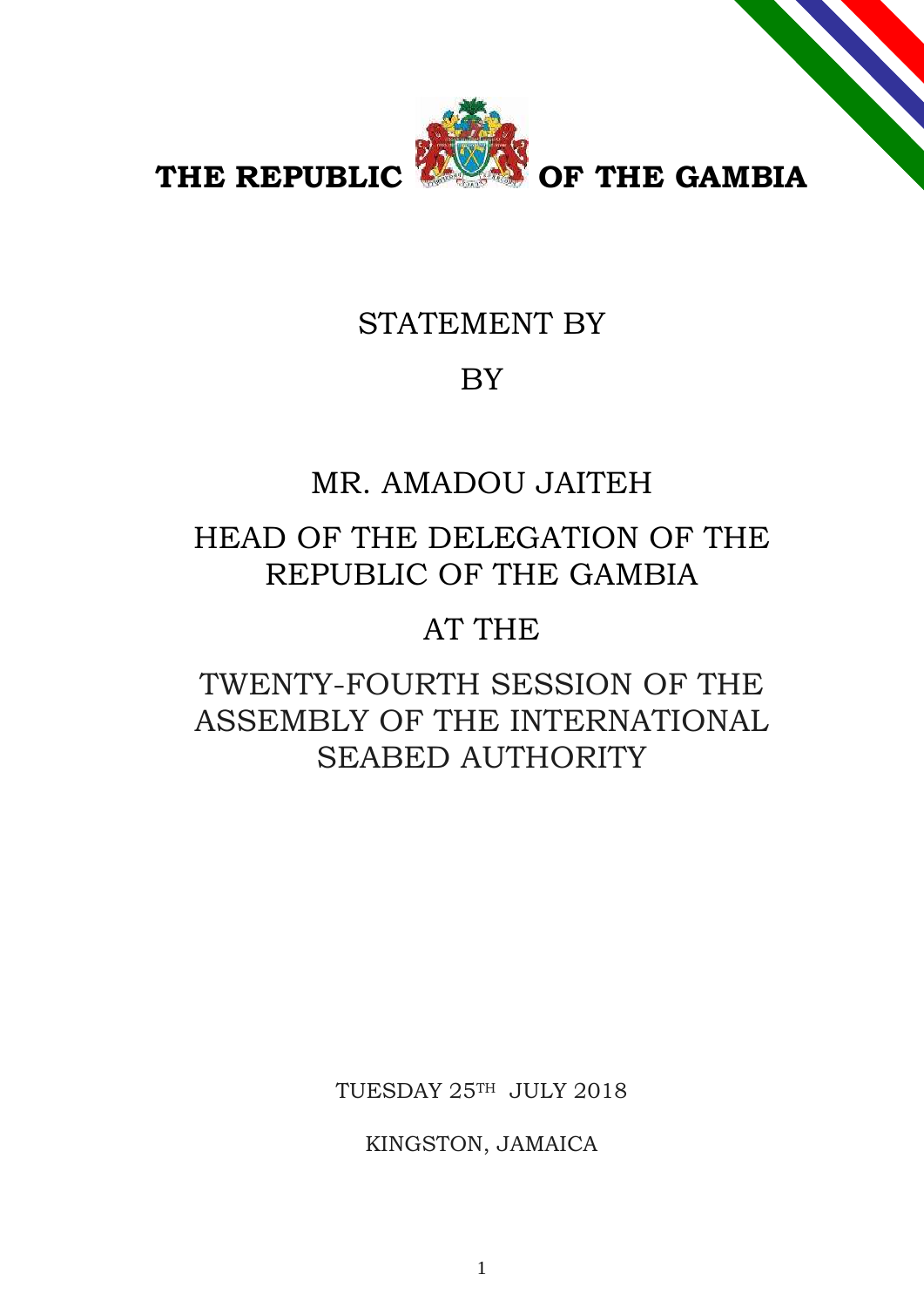### **Mr. President, Mr. Secretary- General, Excellencies, Distinguished delegates, Ladies and Gentlemen.**

I bring to you fraternal greetings from the people of the Republic of The Gambia.

### **Mr. President.**

It is my wish to align myself with the statement delivered by the distinguished delegate of Algeria, my brother Mehdi, on behalf of the African Group,

I wish to congratulate **Mariusz Orion Jedrysek** on his election to the high and coveted position of President of the Twenty-fourth Session of the International Seabed Authority Assembly. My delegation wishes to assure you of our full support.

In the same vein, I wish to express appreciation to your predecessor, Mr. **Eugenio Joao Muianga of Mozambique**, for the able and efficient manner in which he conducted the affairs of this august body during his tenure.

On behalf of the Republic of The Gambia, my delegation wishes to state on record that, we are grateful and will continue to be grateful to the Government and people of Jamaica, the Host Country, for the hospitality accorded to us during our time here.

### **Mr. President**

Allow me to pay tribute to Secretary-General **Mr. Michael Lodge** for his inspiring leadership and relentless efforts in steering the work of the Authority. My delegation appreciates your very comprehensive report and we wish you and your entire staff success in all your endeavours.

Mr. Secretary-General, My delegation takes note of the bold decision you took to exercise your mandate to establish and operationalize the enterprise as required by the Convention on the law of the sea and 1994 agreement respectively. History will surely remember you as the Secretary-General who established and operationalized the enterprise to enhance the work of the authority for the benefit of all.